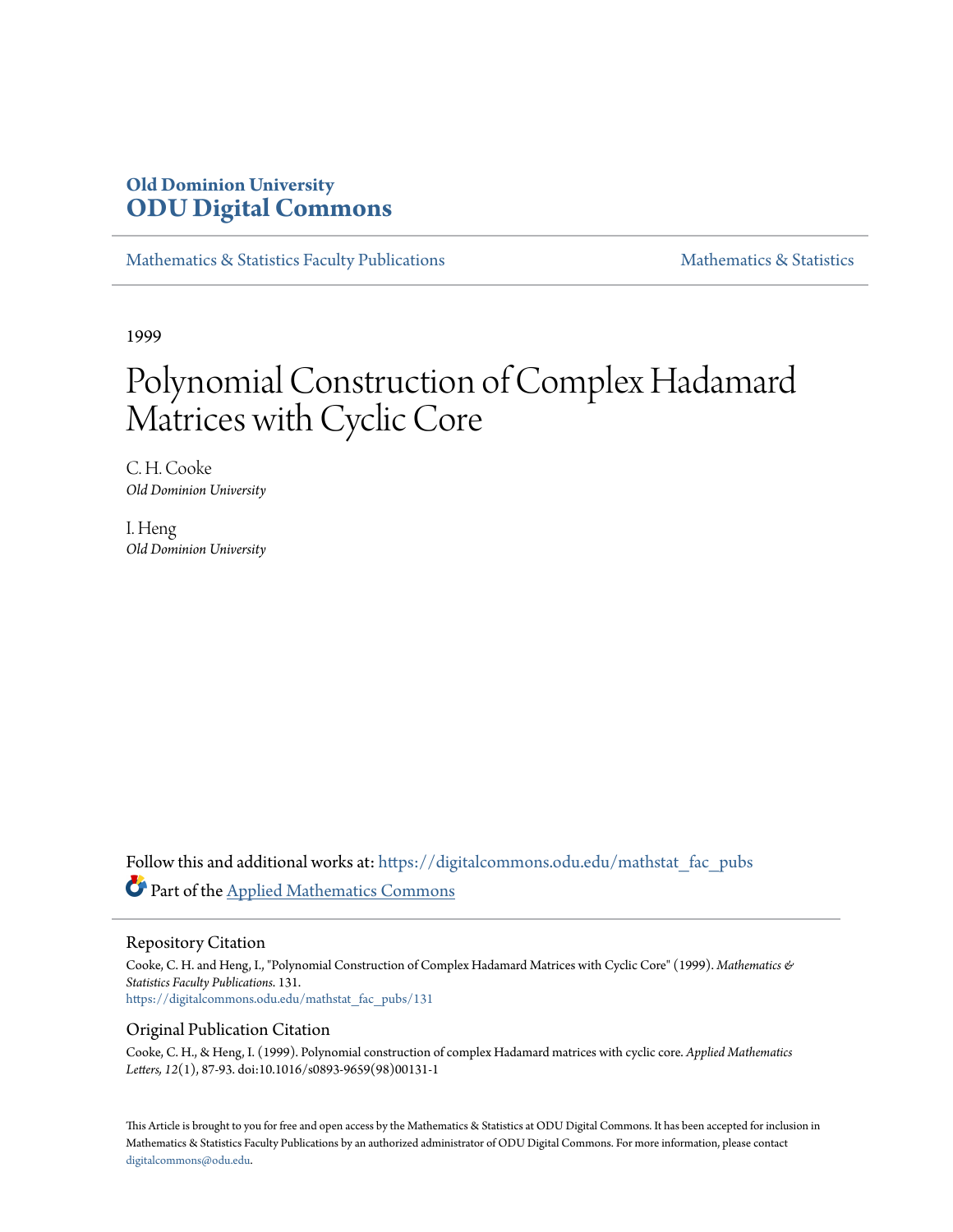

PERGAMON Applied Mathematics Letters 12 (1999) 87-93

## **Polynomial Construction of Complex Hadamard Matrices with Cyclic Core**

C. H. COOKE AND I. HENG Department of Mathematics and Statistics Old Dominion University Norfolk, VA 23529, U.S.A.

*(Received and accepted November 1997)* 

Abstract—Conditions are given which are necessary and sufficient to ensure invariance of an M-sequence under periodic rearrangement. In conjunction with a certain uniformity property of polynomial coefficients, these conditions yield a simple method by which complex Hadamard matrices with cyclic core can be constructed. In such cases, a real p-ary linear cyclic error correcting code may be associated with the complex Hadamard matrix. © 1998 Elsevier Science Ltd. All rights reserved.

Keywords--Complex Hadamard matrix, Maximal period circulant, M-invariant sequence, Cyclic error-correcting code, Hadamard exponent.

## **INTRODUCTION**

Consider complex Hadamard matrix  $H = H(p, p^n)$ , where  $p > 2$  is prime and n is a positive integer. Let E be the exponent matrix which is defined by  $H = x^E$ , with  $x = \exp(2\pi i/p)$ . The notation implies  $h_{jk} = x^{e_{jk}}$ , where j, k are matrix indices. Here, the elements of E lie in the Galois field  $Gf(p)$ .

If  $H$  is written in standard form, then the first row and first column of  $E$  are all zero, and the remaining elements constitute a square submatrix  $E_c$ , called the core of H. Using the theory of linear recurring sequences, Butson [1] shows how to construct from an appropriately chosen relative difference set, a cyclic matrix  $E_c$  which qualifies as the core of some Hadamard matrix  $H(p, p^n)$ . In conjunction with the zero vector, the row vectors of  $E_c$  form a linear group [1]. Thus, by omission of the all-zero first column cyclic generalized Hadamard codes are possible, whose codewords are the row vectors of the punctured matrix. Generalized Hadamard codes, both linear and nonlinear, are discussed in references [2,3].

As matrix size increases, Butson's method for constructing cyclic core  $E_c$  becomes proportionately less desirable. It is the opinion of the authors that a simple equivalent constructive approach can be obtained, by searching for polynomials over  $G_f(p)$  whose zero-augmented coefficient vector satisfies a certain uniformity property later introduced. For several cases studied, the approach has been found fruitful.

The purpose of the present paper is to supply proof that this approach is generally applicable. In order to do so, it will first be necessary to develop a theorem concerning invariant M-sequences. Properties of Hadamard matrices and complex Hadamard codes are then reviewed, followed by statement and proof of the main results, with some accompanying numerical examples.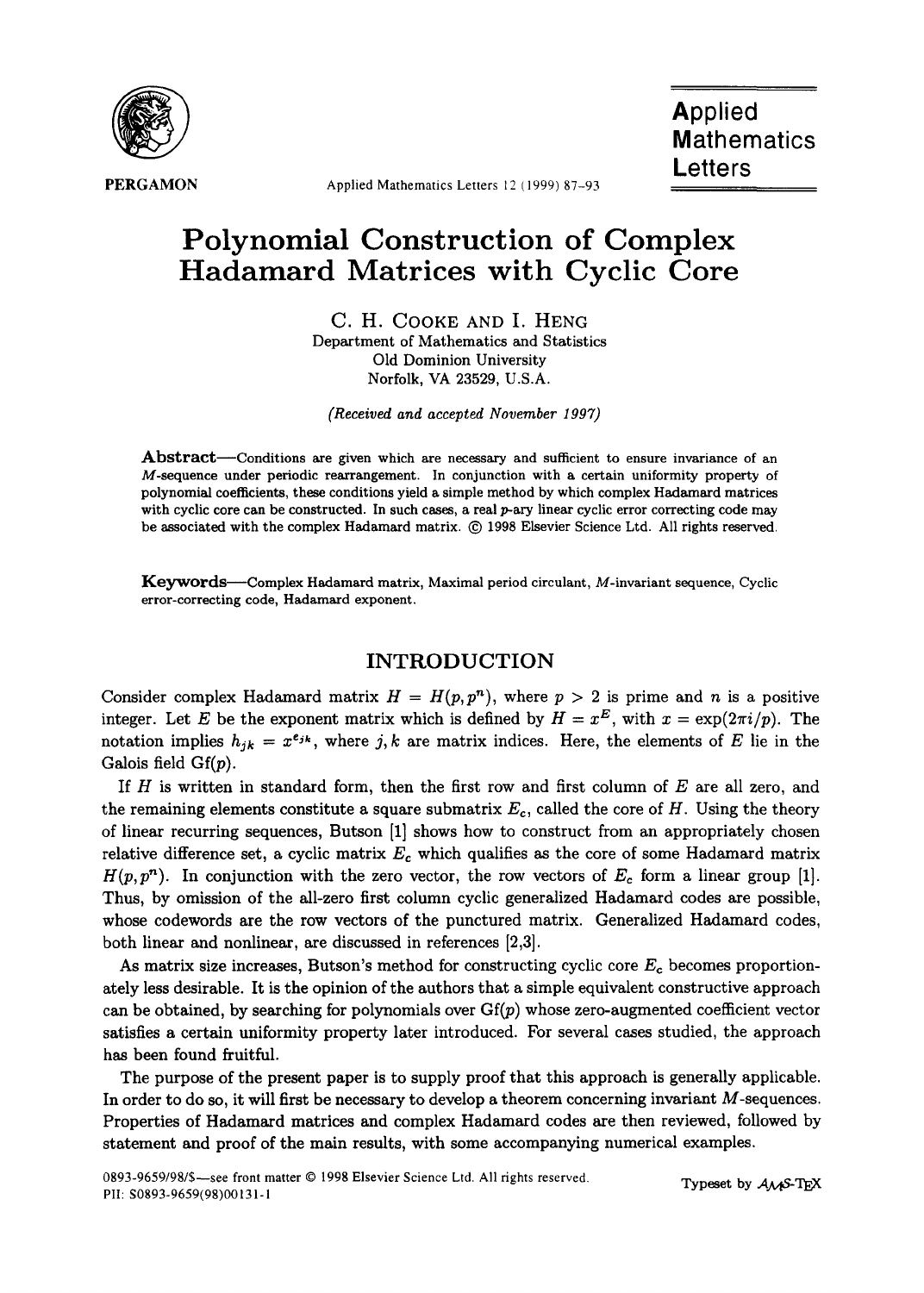#### M-SEQUENCES

Let V be an arbitrary vector of length N whose elements are in the finite field  $Gf(p)$ , where p is a prime. Let the elements of vector V constitute the first period of an infinite sequence  $a(V)$ which is periodic of period  $N$ .

Although by definition  $a(V)$  has period N, smaller periods are conceivable. If N is the least period, the sequence is called an M-sequence, or a sequence of maximal least period obtained by cycling  $N$  elements. If, when the elements of the ordered set  $V$  are permuted arbitrarily to yield  $V^*$ , the sequence  $a(V^*)$  is an M-sequence, the sequence  $a(V)$  is called M-invariant under periodic rearrangement. In the sequel, the property of M-invariance is shown useful in constructing Hadamard matrices with cyclic core.

Classicly, for  $N + 1 = p^u$ , an *m*-sequence is a solution of a linear difference equation of order u, which has least period  $N$  [4,5]. When the approach is taken of starting with vector  $V$ , and cycling to produce a sequence of period  $N$ , it may happen that the sequence satisfies a linear difference equation of order larger than  $u$ . Thus, every m-sequence is also an M-sequence, but the converse does not hold.

Let  $V = [v_0v_1 \ldots v_{N-1}]$  be a particular vector over Gf(p). If j is a residue in Gf(p), let  $\lambda_j$  be the multiplicity of j, as a member of the set of elements of V. If j is not such an element, define the multiplicity to be zero. Define a vector of multiplicities associated with V as  $\zeta = (\lambda_i : j =$  $0, 1, 2, \ldots, p-1$ .

Let  $(i) = l$  signify congruence, mod  $p$   $(i = l + kp)$ . Cycling arbitrary V produces an infinite sequence  $a(V) = \{v_{(i)} : i = 0, 1, 2, \ldots\}$ . The following theorem provides conditions under which  $a(V)$  will be an invariant M-sequence.

THEOREM I. Let  $\zeta = [\lambda_0 \lambda_1 \ldots \lambda_{p-1}]$  be a vector whose components are nonnegative integers *which satisfy compatibility relations (I) and (II):* 

$$
\sum_{j=0}^{p-1} \lambda_j = N;
$$

(II) 
$$
g.c.d. (\zeta, N) = q.
$$

*There exists a vector*  $V = [v_0v_1 \dots v_{N-1}], N > 1$ , whose set of components contains the residues from  $G(f(p))$  with multiplicities  $\zeta$ , such that the sequence  $a(V)$  is an invariant M-sequence, if and *only if q = 1.* 

**PROOF.** NECESSITY. For  $\zeta$  a vector having nonnegative integer components satisfying (I) and (II) with  $q > 1$ , suppose there exists a vector V with associated multiplicities  $\zeta$  which generates an M-invariant sequence  $a(V)$ . A contradiction will be arrived at by showing that the ordered set V can be permuted into an ordered set  $V^*$  such that  $a(V^*)$  is periodic of period  $0 < L < N$ .

To this purpose, define nonnegative integers  $\lambda_j^0 = \lambda_j/q$ ,  $j = 0, 1, ..., p-1$ , which sum to  $L = N/q$ . It is clear that the sets  $S_j = \{V_i : V_i = j\}$  of residues which appear in V are either empty, or else each can be divided into subsets  $S_j^i : i = 1, 2, ..., q$  of cardinality  $\lambda_j^0$ . For  $i = 1, 2, \ldots q$ , form a vector  $Q_i$  of length L by arranging sequentially the elements from  $S_j{}^i$ , for all residues j represented in V. Next, form vector  $V^*$  whose length is N by sequentially placing all elements of the group  $Q_i$  after the elements of  $Q_{i-1}$ , for  $i = 2, 3, ..., q$ .

As it is clear that  $a(V^*)$  is periodic of period L,  $a(V)$  cannot be M-invariant. Thus, the assumption of an M-invariant sequence in conjunction with  $q > 1$  is a contradiction.

SUFFICIENCY. Suppose V is a vector whose associated multiplicity vector  $\zeta$  satisfies (I) and (II), where  $a(V)$  is an M-sequence, and  $q = 1$ . It will be shown that  $a(V)$  is M-invariant. Assume  $a(V)$ is not M-invariant. Then, there is a permutation  $V^*$  of V whose elements satisfy multiplicity condition (I), such that  $a(V^*)$  is not an M-sequence, but has period L which satisfies  $0 < L < N$ . But this means  $V^*$  has a first L element pattern which repeats Q times, with  $N = QL$ . Moreover,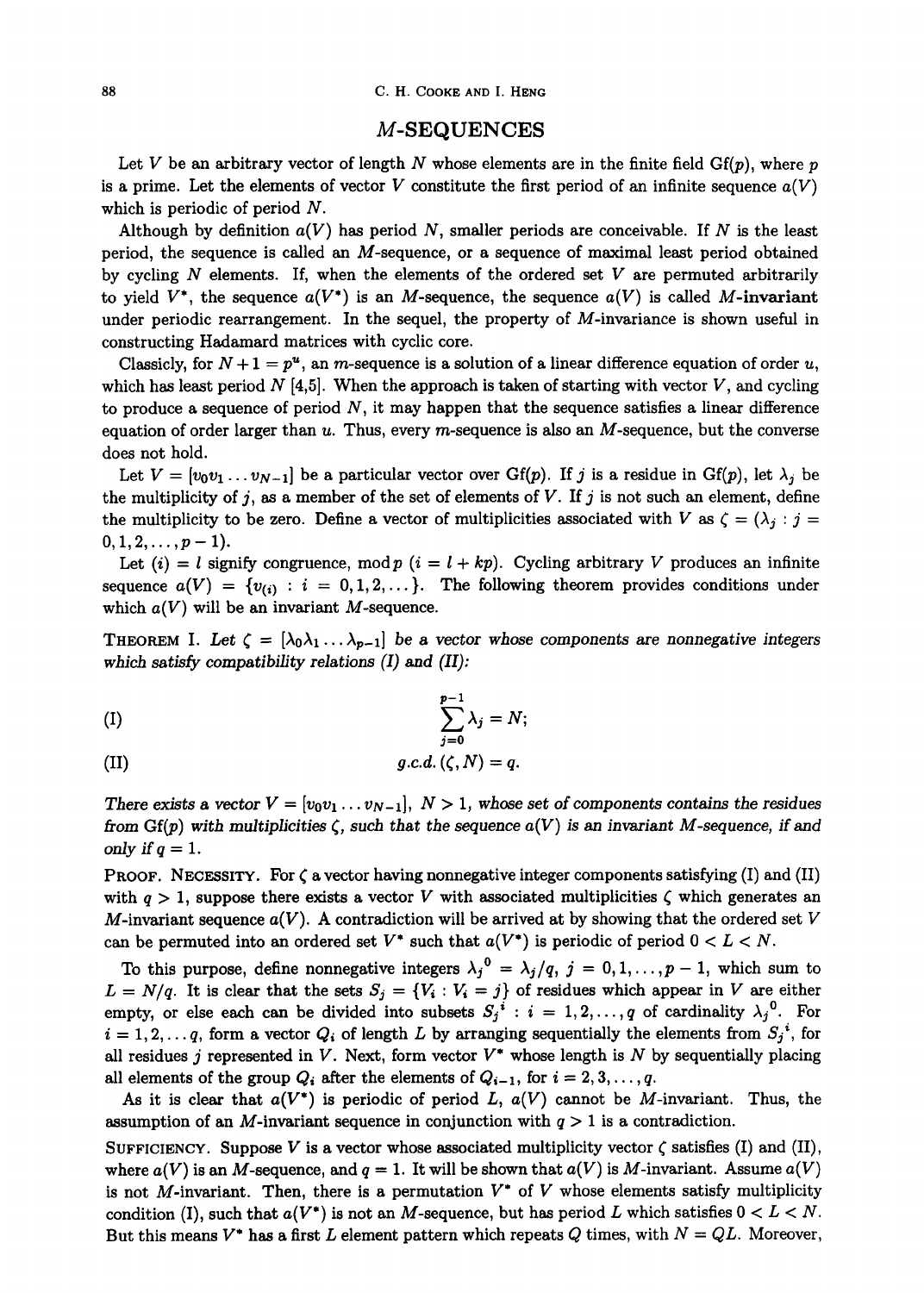this pattern assures that  $\lambda_j = Q\lambda_j^0$ ,  $j = 0, 1, ..., p-1$ . Therefore, g.c.d. $(\zeta, N) = Q$ , with  $1 < Q < N$ . This contradicts  $q = 1$ . Hence, the assumption that  $a(V)$  is not M-invariant is false.

COMMENTS. Suppose V is of length N and its associated vector  $\zeta$  of multiplicities has nonnegative integral components which satisfy (I) and (II) with  $q > 1$ . Suppose  $a(V)$  is periodic of period  $L < N$ , and suppose two distinct residues appear in the first L components of V. By interchanging one distinct pair of components only in the first period, the resulting vector  $V^*$ generates an  $M$ -sequence. Thus,  $M$ -sequences which are not  $M$ -invariant exist.

## **HADAMARD MATRICES AND**  GENERALIZED HADAMARD CODES

Hadamard matrices  $H(p,q)$ , of index p, are matrices of dimension  $q \times q$ , whose elements are  $p<sup>th</sup>$  roots of unity and whose rows are orthogonal; precisely  $HH<sup>CT</sup> = qI$ . For the case  $p = 2$ , the elements are  $\pm 1$ , and the matrix is referred to as a classical Hadamard matrix. References [4,6-9] deal with theory and applications of classical Hadamard matrices, chiefly in the context of designs and codes.

For  $p > 2$ , the elements of a Hadamard matrix are numbers on the unit circle, and the terminology used is that of a complex, or generalized Hadamard matrix. References [1-3,10-12] are concerned with structure and properties of generalized Hadamard matrices.

Butson [10] proves that for primes  $p > 2$ , a necessary condition for existence of  $H(p,q)$  is that  $p \mid q$  (p divides q). Here, attention is directed to complex Hadamard matrices  $H(p, pt)$ , where  $p > 2$  is a fixed prime and t is a positive integer. When such matrices exist, a real matrix  $E(p, pt)$ which is called a Hadamard exponent can be associated with  $H(p, pt)$ . If x is a primitive  $p<sup>th</sup>$  root of unity, the association is  $H(p, pt) = x^{E(p, pt)}$ .

The elements of the Hadamard exponent matrix lie in the Galois field  $Gf(p)$ , and its row vectors constitute the codewords of what shall be called a generalized Hadamard code. Depending upon the value of the integer t, either a linear group code or a nonlinear code may emerge. Several examples of generalized Hadamard codes are given in references [2,3].

A PROPERTY OF VECTORS OVER  $C_p$ . The problem of establishing the value  $d(K)$ , which represents the minimum Hamming distance between the codewords of a generalized Hadamard code  $K$ , is now reviewed.

Let  $C_p = \{1, x, x^2, \ldots, x^{p-1}\}$  be the cyclic group generated by x, where  $x = \exp(2\pi j/p)$  is a complex primitive p<sup>th</sup> root of unity, and  $p > 2$  is a fixed prime. Further, let  $A = (x^{a_i})$ ,  $B = (x^{b_i})$ denote arbitrary vectors over  $C_p$  which are of length  $N = pt$ , where t is a positive integer. Define the collection of differences between exponents  $Q = \{a_i - b_i, \text{mod } p : i = 1, 2, ..., N\}$ , and let  $n_q$ be the multiplicity of element q of  $Gf(p)$  which appears in  $Q$ .

## PROPERTY **U**

Vector Q is said to satisfy Property U iff each element q of  $Gf(p)$  appears in Q exactly t times  $(n_q = t, q = 0, 1, \ldots, p-1).$ 

The following lemma is of fundamental importance in constructing generalized Hadamard codes.

LEMMA I. ORTHOGONALITY OF VECTORS OVER *Cp. For fixed primes p, arbitrary* vectors A, B of length  $N = pt$ , whose elements are from  $C_p$ , are orthogonal iff the vector Q satisfies Property U, where Q is the collection of mod *p* differences between the Hadamard exponents associated with *A, B.* 

COMMENT 1. Lemma I above can be inferred from assertions of Butson [1], for which he provides no proof, but which he maintains are clearly valid. See also [2].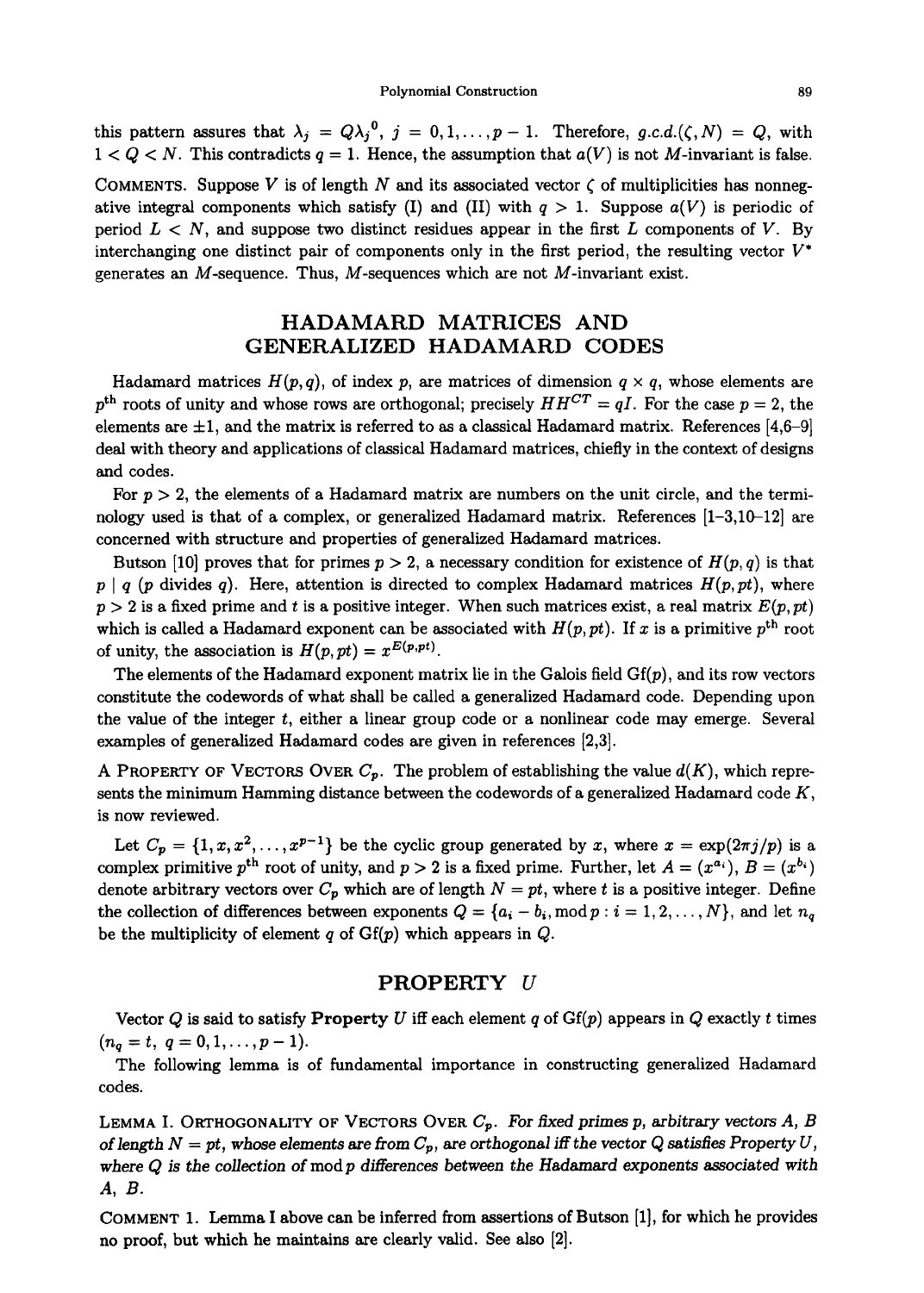COMMENT 2. For any  $p$ , Property U is sufficient for orthogonality. However, if  $p$  is not prime, cases are easily discovered of vectors over  $C_p$  which are orthogonal but which do not satisfy Property  $U$ . Thus, Property  $U$  is not always necessary for orthogonality.

COROLLARY I. If p is a prime number and if the *Hadamard matrix*  $H(p, pt)$  *exists, the error correcting code*  $K(p, pt)$ *, associated with the corresponding row vectors of the Hadamard exponent*  $E(p, pt)$ , is characterized by the error protection afforded by  $d(K) = (p-1)t$ .

PROOF. In the modp difference of any two arbitrary row vectors of the Hadamard exponent matrix, the zero element of  $Z_p$  appears exactly t times; hence, two code words differ in  $(p-1)t$ symbols.

#### **CYCLIC HADAMARD CODES**

Consider matrix E which is the Hadamard exponent associated with  $H = H(p, p^n)$  when it is written in standard form. Thus, the first row and first column of  $E$  are all zero, and the remaining elements constitute a square submatrix,  $E_c$ , called the core of H. Using the theory of linear recurring sequences, Butson [1] shows how to construct from an appropriately chosen relative difference set, a cyclic matrix  $E_c$  which qualifies as the core of a complex Hadamard matrix  $H(p, p^n)$ . Thus, cyclic generalized Hadamard codes are possible, by omission of the allzero first column of  $E$ . In coding theory, this is called puncturing.

However, Butson's method is somewhat unwieldy, and becomes less desirable as matrix size increases. It is the opinion of the authors that a simpler, yet equivalent approach to constructing  $E_c$ is possible. The approach now outlined has been found to provide in several cases attempted, a cyclic matrix  $E_c$  which qualifies as a Hadamard core for specific  $H(p, p^n)$ .

The goal is to find cyclic matrix  $E = E_c$  whose elements are in Galois field  $Gf(p)$  and whose dimension is  $N = p^{n} - 1$ . The rows of E will be the nonzero codewords of a linear cyclic code K, if and only if there is polynomial  $g(x)$  with coefficients in  $Gf(p)$ , which is a proper divisor of  $x^N - 1$  and which generates K [4,13]. In order to have N nonzero codewords,  $g(x)$  must be of degree  $N - n$ . Further, in order to generate a cyclic Hadamard core, the vector (of coefficients of)  $g(x)$  when operated upon with the cyclic shift operation must be of period N, and the vector difference of two arbitrary rows of  $E$  (augmented with zero) must satisfy the uniformity condition of Butson [13], previously referred to as Property U.

One necessary condition for N-peridoicity is that  $x^N - 1 = g(x)h(x)$ , where  $h(x)$  is monic irreducible over  $Gf(p)$  [5]. A sufficient condition is that, in addition, a certain subset [1] of the indices from the coefficients of  $g(x)$  be a relative difference set.

The approach here is to replace the last requirement with the condition that the coefficients of the vector  $[0,g(x)]$  be uniformly distributed over Gf(p): each residue  $0,1,\ldots,p-1$  appears the same number of times (Property  $U$ ). This heuristic approach has succeeded for all cases tried, and a proof that it always produces a cyclic core is given in the sequel.

CONSTRUCTION ALGORITHM. Consider all monic irreducible polynomials *h(x)* over Gf(p) which are of degree n, and which permit a suitable companion  $g(x)$  of degree  $N-n$  such that  $g(x)h(x) =$  $x^N - 1$ , where also vector  $[0, g(x)]$  satisfies Property U. This requires only a simple computer algorithm for long division over Gf(p). Since  $h(x) | x^N - 1$ , the ideal generated by  $g(x)$ , mod  $x^N - 1$ , will be a cyclic code  $K$  [4,13]. Moreover, Property U guarantees the nonzero codewords form a cyclic matrix, each row being of period  $N$  under cyclic permutation, which serves as a cyclic core for Hadamard matrix  $H(p, p^n)$ .

As an example, a cyclic core for  $H(3,9)$  results from the companions  $h(x) = x^2 + x + 2$  and  $g(x) = x^6 + 2x^5 + 2x^4 + 2x^2 + x + 1$ . The coefficients of g indicate that  $\{0, 1, 6\}$  is the relative difference set, mod 8, which instead could be used to generate the cyclic core [10], certainly more intricately than by calculating the codewords associated with  $g(x)$  using the cyclic shift operation.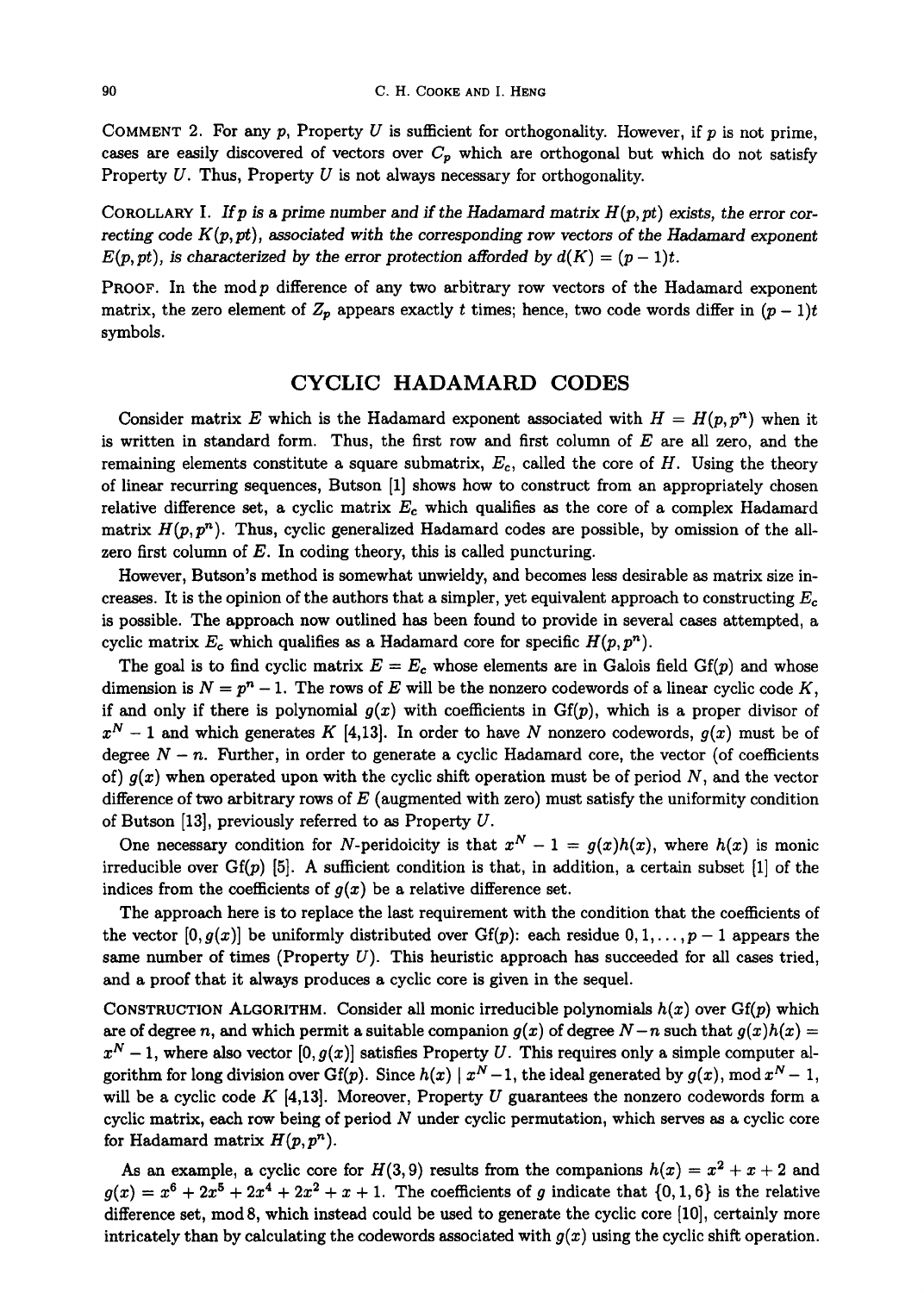## **POLYNOMIAL CONSTRUCTION OF COMPLEX HADAMARD MATRICES POSSESSING CYCLIC CORE**

THEOREM II. Let p be a prime and  $N + 1 = p<sup>n</sup>$ , with  $g(x)$  a monic polynomial of degree  $N - n$ *whose extended vector of coefficients*  $C = [c_0, c_1, \ldots, c_{N-1}]$  *are elements of*  $Gf(p)$ *. The conditions are as follows:* 

- (1) *vector*  $\bar{C} = [0, c_0, c_1, \ldots, c_{N-1}]$  *satisfies Property U,*
- (2)  $g(x)h(x) = x^N 1$ , where  $h(x)$  is a monic irreducible polynomial of degree n, guarantee the existence of a p-ary, linear cyclic code  $\bar{K}$  of blocksize N, such that the augmented *code*  $K = [0,\bar{K}]$  *is the Hadamard exponent, for Hadamard matrix*  $H(p,p^n) = x^K$ *, with*  $x = \exp(2\pi i/p)$ , where the core of *H* is cyclic matrix.

**PROOF.** Since  $g(x)$  is monic, divides  $x^N - 1$ , and has degree  $N - n$ ,  $g(x)$  generates a p-ary, cyclic code which is an *n*-dimensional linear subspace  $\bar{K}$  of  $Z_p$ <sup>N</sup> [4,13], and which possesses  $p^n$ codewords, N of which are nonzero. It is intended to show that the matrix  $E_c$  whose rows are the nonzero codewords constitutes a cyclic core for some complex Hadamard matrix  $H(p, p^n)$ , written in standard form.

First, since  $\bar{C}$  satisfies Property U, the nonzero residues of Gf(p), all of which appear in C, will have multiplicity which is one unit greater than the multiplicity of the zero residue. Since any two successive positive integers are relatively prime, by Theorem I, the infinite sequence *a(C)*  obtained by cycling  $C$  will be an  $M$ -invariant sequence, periodic of least period  $N$ . Thus, every codeword of  $E_c$  can be obtained by cyclicly permuting the first codeword. Hence,  $E_c$  is a cyclic matrix (circulant with least period  $N$ ).

Second, it follows that augmentation of each codeword of  $E_C$  by adding a leading zero element produces a vector which satisfies Property  $U$ . Moreover, since the code is linear, the mod p vector difference of two arbitrary codewords is also a codeword. Hence, vector differences of arbitrary zero-augmented codewords satisfy Property  $U$ . Therefore, the row vectors of the augmented code K form a Hadamard exponent. It may be concluded that  $x<sup>K</sup>$  is the standard form of some complex Hadamard matrix *H(p, pn).* 

COROLLARY II. *Existence of Hadamard matrix*  $H(p, p^n)$  *having cyclic core is equivalent to the* existence of a pair of polynomials over  $Gf(p)$  which satisfy  $g(x)h(x) = x^N - 1$ , where  $h(x)$  is *irreducible of degree n, and*  $[0, g(x)]$  *satisfies Property U, mod p, where p is prime.* 

**PROOF.** It is clear that the lines of proof in Theorem II can be reversed: given  $H = H(p, p<sup>n</sup>)$ , where  $p$  is prime, which has cyclic core, delete the first row and first column, and associate with the elements of arbitrary remaining punctured row i, a polynomial  $f_i(x)$  whose coefficients are in Gf(p). Let  $g(x)$  be the unique polynomial of minimal degree  $(N - n)$  from the collection  ${f<sub>i</sub>(x) : i = 2, 3, ..., N + 1}.$  (If  $g(x)$  is not monic, it becomes such upon multiplication by a suitably chosen element of Gf(p).) As the core of H is cyclic, let  $h(x) = (x^N - 1)/g(x)$ , where  $N + 1 = p<sup>n</sup>$ . Clearly,  $g(x)$  satisfies Property U. As the period of each row of core (H) under cyclic permutation is  $N$  [1],  $h(x)$  is irreducible [5].

## **COMPUTER-AIDED CONSTRUCTION OF POLYNOMIAL PAIRS**

In this section, there are given some results from computer-aided construction of the polynomial pairs  $(g(x), h(x))$  which satisfy Theorem II. Table 1 shows typical irreducible  $h(x)$ , whose companion  $g(x)$  (see Table 2) satisfies Property U.

Interestingly enough, analysis of the type represented by Table 1 yields insights into the question of how many Hadamard matrices  $H(p, p^n)$ , unique to within row and column interchanges when written in standard form, can be expected to exist.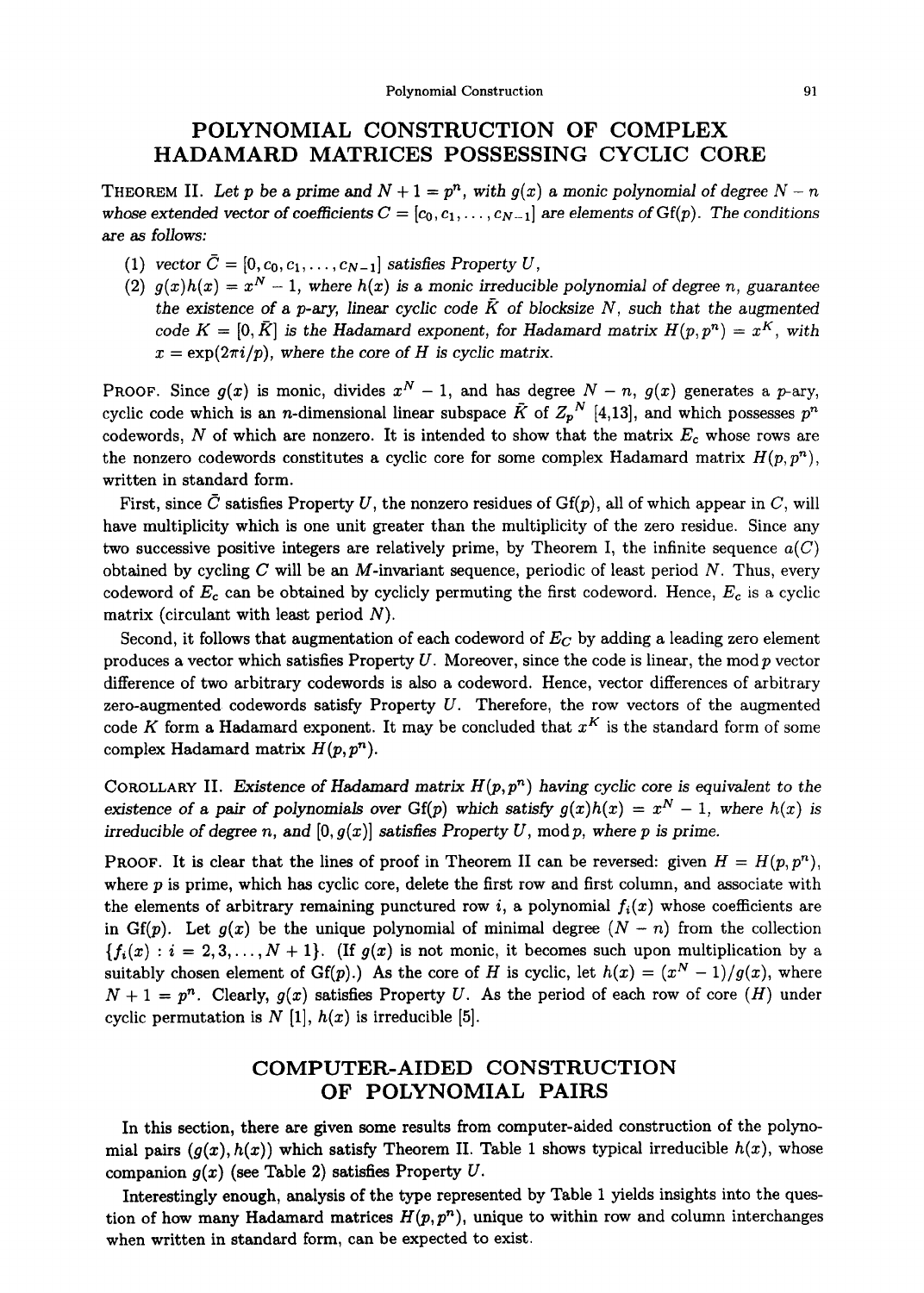Table 1. Parity check polynomials.

| $N+1=p^n$      | h(x)                             |
|----------------|----------------------------------|
| 3 <sup>2</sup> | $x^2+x+2$                        |
|                | $x^2 + 2x + 2$                   |
| $3^3$          | $x^3 + 2x + 1$                   |
|                | $x^3 + 2x^2 + 1$                 |
|                | $x^3 + 2x^2 + x + 1$             |
|                | $x^3 + x^2 + 2x + 1$             |
| 3 <sup>4</sup> | $x^4 + x + 2$                    |
|                | $x^4 + 2x + 2$                   |
|                | $x^4+x^3+2$                      |
|                | $x^4+2x^3+2$                     |
|                | $x^4 + x^3 + x^2 + 2x + 2$       |
|                | $x^4 + 2x^3 + x^2 + x + 2$       |
|                | $x^5 + 2x + 1$                   |
|                | $x^5 + 2x^4 + 1$                 |
| 3 <sup>5</sup> | $x^5 + x^4 + 2x + 1$             |
|                | $x^5 + 2x^4 + x + 1$             |
|                | $x^5 + x^3 + 2x^2 + 1$           |
|                | $x^5 + 2x^3 + x^2 + 1$           |
|                | $x^5 + x^4 + 2x^3 + 1$           |
|                | $x^5 + x^3 + x + 1$              |
|                | $x^5 + x^4 + x^2 + 1$            |
|                | $x^5 + x^4 + 2x^3 + x^2 + x + 1$ |
|                | $x^5 + 2x^4 + x^3 + x^2 + x + 1$ |
|                | $x^5 + x^4 + x^3 + 2x^2 + x + 1$ |
|                | $x^5 + x^4 + x^3 + x^2 + 2x + 1$ |

Table 2. Coefficients of generating polynomials.

| $N=p^n-1$ | $g(x) = a_0 + a_1x + \cdots + a_nx^n$        |
|-----------|----------------------------------------------|
| 8         | 11202210                                     |
|           | 12202110                                     |
| 26        | 22201221202001110211210100                   |
|           | 20212210222001012112011100                   |
|           | 21112102022001222120101100                   |
|           | 22020121112001101021222100                   |
| 80        | 11112012112120202211020110012220210020002222 |
|           | 102122121010112201022002111012001000         |
|           | 12122011122220202112010210022120220020002121 |
|           | 102221111010122102012001121011001000         |
|           |                                              |
|           | 202122001201021120202222111022121000         |
|           | 10021011120022010221101012122120122220002001 |
|           | 202221001102011220202121121021111000         |
|           | 12211100220100101022102121101111210120002112 |
|           | 220011020020201120121220222212021000         |
|           | 11221200210200101021102222101212220220002211 |
|           | 210012010020201220111120212111011000         |